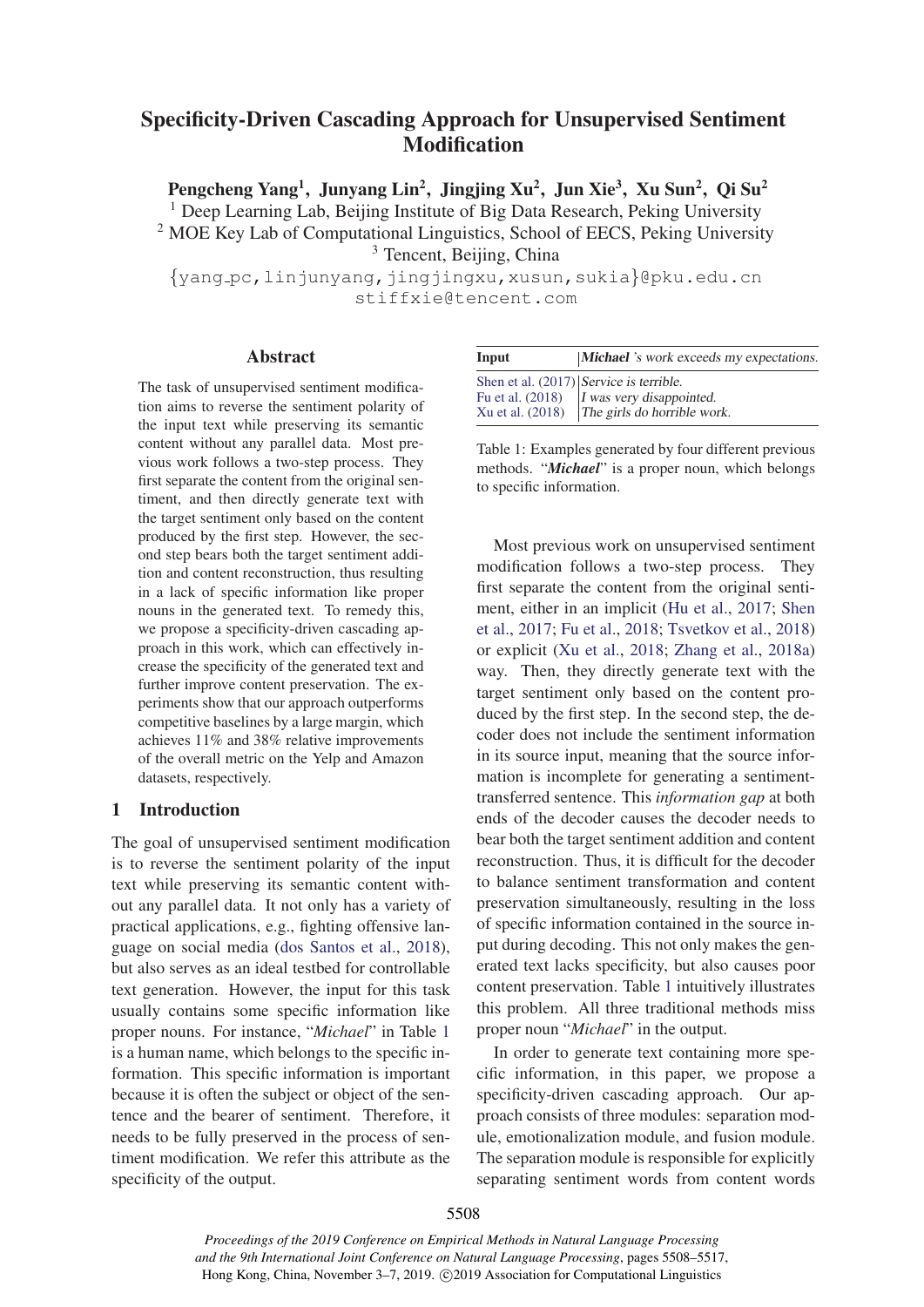via the self-attention mechanism. Then, different from previous work, we divide the process of generating text with the target sentiment based on content words into two steps. First of all, in order to achieve sentiment addition, the emotionalization module generates corresponding target sentiment words based on the content words. Then, the fusion module performs content reconstruction by fusing semantic content and target sentiment words to generate sentiment-transferred sentences. Each step is dedicated to their respective goals, which reduces the burden of the decoder in the fusion module. Besides, with the help of the target sentiment words generated by the emotionalization module, the *information gap* is also eliminated. This allows specific information contained in the input to be well preserved, resulting in more specific output and better content preservation.

The main contributions of this paper are summarized as follows:

- We propose an effective specificity-driven cascading approach for unsupervised sentiment modification, which not only increases the specificity of the generated text, but also further improves content preservation.
- Experimental results show that our approach can outperform the competitive baselines by a large margin. Further analysis demonstrates that the proposed method can achieve better reconcile of sentiment transformation and content preservation.

### 2 Background

Here we introduce some necessary background knowledge. The core component of our proposed approach is the Seq2Seq model (Sutskever et al., 2014; Bahdanau et al., 2014), which usually consists of an encoder and a decoder with the attention mechanism.

**Encoder:** Given the input  $x = (x_1, \dots, x_m)$ , the encoder implemented as a bidirectional LSTM (Hochreiter and Schmidhuber, 1997) structure reads *x* from both directions and computes the hidden states for each word,

$$
\overrightarrow{h}_i = \overrightarrow{\text{LSTM}}(\overrightarrow{h}_{i-1}, x_i)
$$
 (1)

$$
\overleftarrow{h}_i = \overleftarrow{\text{LSTM}}(\overleftarrow{h}_{i+1}, x_i)
$$
 (2)

where  $e(x_i)$  denotes the embedding of the word  $x_i$ . The final hidden representation of the *i*-th

| <b>Module</b>                | Source Target Role |                      |                                   |
|------------------------------|--------------------|----------------------|-----------------------------------|
| $\mathbf{SC}_{\phi}$         | $x^+/x$            |                      | Separate content and sentiment    |
| $\mathbf{S2S}_{\theta_{pe}}$ | $c^+$              | $s^+$                | Generate positive sentiment words |
| $\text{S2S}_{\theta_{ne}}$   | $\mathcal{C}$      | $s^-$                | Generate negative sentiment words |
| $\mathbf{S2S}_{\theta_{pf}}$ | $,s^{+\gamma}$     | $\boldsymbol{x}^{+}$ | Generate positive sentence        |
| $\mathbf{S2S}_{\theta_{n}}$  | $(c^-,s^-)$        | $\boldsymbol{x}$     | Generate negative sentence        |

Table 2: The role of each component of our approach at the training stage. We use "+" and "-" to represent positive and negative sentiment, respectively.

word is  $h_i = [\overrightarrow{h}_i; \overleftarrow{h}_i]$ , which semicolon repreword is  $n_i = \lfloor n_i; n_i \rfloor$ , v<br>sents vector concatenation.

Decoder: Given the hidden representations  $(h_1, \dots, h_m)$ , the decoder generates words sequentially. Besides, the attention mechanism is used to automatically select the most informative words at different time steps. In detail, the hidden state  $s_{t+1}$  of the decoder at time-step  $t + 1$  is computed as follows:

$$
e_{t,i} = f(s_t, h_i) \tag{3}
$$

$$
\alpha_{t,i} = \frac{\exp(e_{t,i})}{\sum_{j=1}^{m} \exp(e_{t,j})}
$$
(4)

$$
c_t = \sum_{i=1}^{m} \alpha_{t,i} h_i
$$
 (5)

$$
s_{t+1} = \text{LSTM}(s_t, [e(y_t); c_t])
$$
 (6)

$$
y_t \sim \text{softmax}\left(g(s_t)\right) \tag{7}
$$

where  $[e(y_t); c_t]$  means the concatenation of vectors  $e(y_t)$  and  $c_t$ .  $e(y_t)$  is the embedding of the word  $y_t$  that has the highest probability.  $f(s_t, h_i)$ is an aligned model, which measures the dependency between  $s_t$  and  $h_i$ . g is a function, which is used to transform the hidden state  $s_t$  into the probability distribution over the vocabulary space.

The model is trained by maximizing the conditional likelihood of the ground-truth sequence  $y^* = (y_1^*, \dots, y_n^*)$ . Specially, the objective is to minimize the cross-entropy loss: minimize the cross-entropy loss:

$$
\mathcal{L} = -\sum_{t=1}^{n} \log \left( p(y_t^* | \mathbf{y}_{
$$

### 3 Methodology

### 3.1 Overview

Here we define some notations and describe the sentiment modification task. We use  $\mathcal{D}^+$  =

<sup>1</sup>In this work,  $y^*_{\leq t}$  denotes the sequence  $(y^*_1, \dots, y^*_{t-1})$ .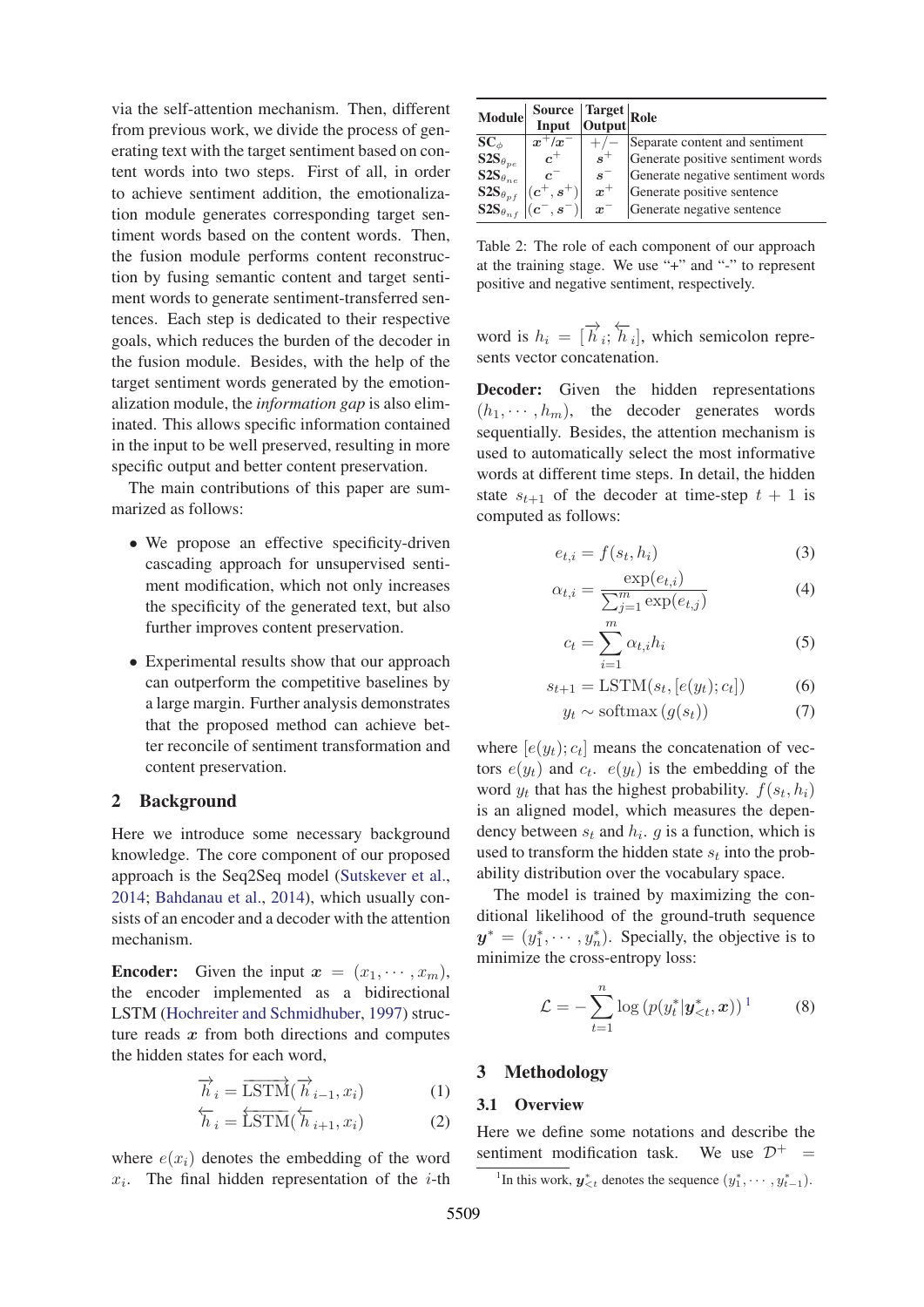

Figure 1: The overview of the proposed cascading approach with a positive input. The process with a negative input is in a similar way. Solid and dashed lines indicate the training process and the testing process, respectively.

 ${x_i^+}_{i=1}^{n_1}$  and  $\mathcal{D}^- = {x_i^-}_{i=1}^{n_2}$  to represent the positive corpus and negative corpus, respectively, where  $x^{+}$   $(x^{-})$  is a positive (negative) sentence.  $D = D^+ \cup D^-$  denotes the complete corpus. The sentiment modification task aims to take the sentence  $x^+(x^-)$  as input and generate a sentimenttransferred sentence  $\hat{x}^-(\hat{x}^+)$  as output.

The overview of our approach is shown in Figure 1. Our approach consists of three modules: separation module, emotionalization module, and fusion module. The separation module aims to explicitly separate the sentiment words from content words and the emotionalization module receives content words as input to generate the corresponding sentiment words. Finally, the fusion module fuses the content and sentiment words to generate fluent sentences. Table 2 summarizes the source input, target output, and function of each component at the training stage. Besides, the training algorithm and testing algorithm are shown in Algorithm 1 and Algorithm 2, respectively.

### 3.2 Separation Module

The separation module aims to explicitly separate the sentiment words from content words. Given a sentence  $x = (x_1, \dots, x_m)$ , the separation can be accomplished by identifying whether each word  $x_i$  is a sentiment word. Here we employ a sentiment classifier with the self-attention mechanism to achieve this goal. The classifier with the selfattention mechanism can select the most informative words automatically by assigning higher attention weights to sentiment words. Therefore, the attention weight  $\alpha_i$  of the *i*-th word can be used to identify whether  $x_i$  is a sentiment word.

In detail, we use the bidirectional LSTM model for implementation. The LSTM model reads the input *x* from both directions and computes the hidden representation  $h_i = [\overrightarrow{h}_i;$ <br>word, where semicolon represents  $\overleftarrow{h}_i$  for the *i*-th word, where semicolon represents vector concate-

nation. The self-attention mechanism produces final context vector  $h$  by aggregating the hidden representations  $(h_1, \dots, h_m)$ . Specifically,

$$
\alpha_i = \text{softmax}(v^T h_i) \tag{9}
$$

$$
h = \sum_{i=1}^{m} \alpha_i h_i \tag{10}
$$

where  $v$  is a parameter vector. At the training stage, we perform classification based on the final context vector  $h$  and the loss function is the crossentropy loss. Then, for the well-trained sentiment classifier, the average attention value of sentence *x* is calculated as:

$$
\bar{\alpha} = \frac{1}{m} \sum_{i=1}^{m} \alpha_i
$$
 (11)

Words with attention weight larger than  $\bar{\alpha}$  can be regarded as sentiment words, and the remaining words can be regarded as content words.<sup>2</sup> Therefore, each sentence *x* can be separated into content words *c* and sentiment words *s*. 3

#### 3.3 Emotionalization Module

In previous work, there is an *information gap* at both ends of the decoder, making the decoder to bear both the target sentiment addition and content reconstruction simultaneously. To eliminate the *information gap* and ease the burden of the decoder, we divide the process of generating sentiment sentences based on content into two separate steps: sentiment addition and content reconstruction. Each step is dedicated to their respective goals, which reduces the burden of the

<sup>&</sup>lt;sup>2</sup>The reason is that there exists an obvious gap between the attention weights of content words and sentiment words, causing the weights of these two types of words to be distributed at both ends of the average. Exploratory experiments show that the separation model can achieve more than 80% F<sup>1</sup> score.

<sup>3</sup> Except for Section 2, we use *c* and *s* to represent content words and sentiment words, respectively. This is different from the context vector  $c$  and hidden state  $s$  in Section 2.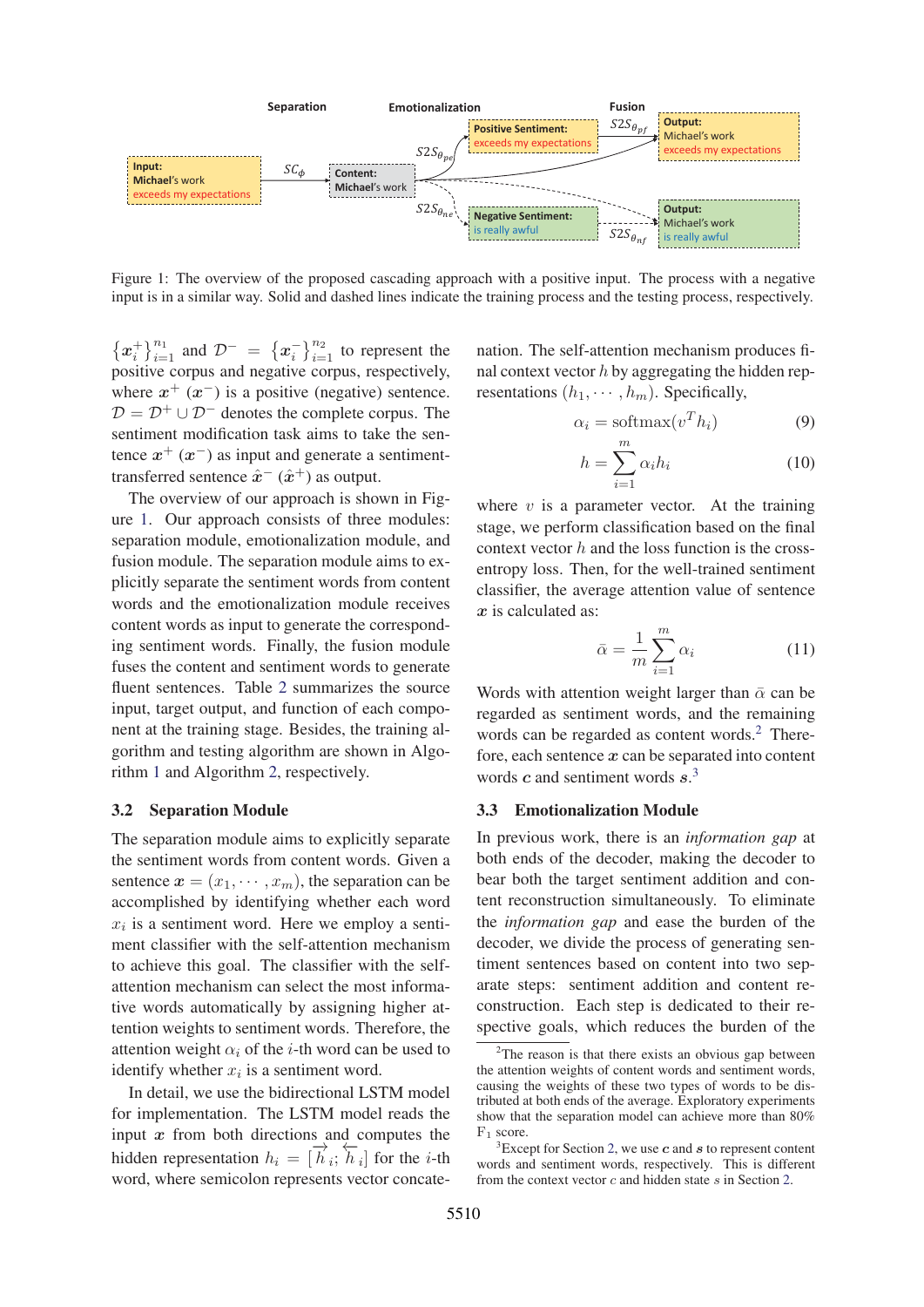### Algorithm 1 The training algorithm.

**Require:** positive corpus  $\mathcal{D}^+ = \{x_i^+\}_{i=1}^{n_1}$ ; negative corpus  $\mathcal{D}^- = \left\{ x_i^- \right\}_{i=1}^{n_2};$  complete corpus  $\mathcal{D} = \mathcal{D}^+ \cup \mathcal{D}^-$ 

- 1: Separation:
- 2: Train the sentiment classifier  $SC_{\phi}$  on corpus  $D$ <br>3: Separate positive sentence  $x^{+}$  in  $D^{+}$  into (*c*
- Separate positive sentence  $x^+$  in  $\mathcal{D}^+$  into  $(c^+, s^+)$ using  $SC_{\phi}$  to construct new positive corpus  $\mathcal{N}^+$  =  $\big\{(\bm{c}_i^{\bm{\mp}}, \bm{s}_i^+, \bm{x}_i^+) \big\}_{i=1}^{n_1}$
- Separate negative sentence  $x^-$  in  $\mathcal{D}^-$  into  $(c^-, s^-)$ using  $SC_{\phi}$  to construct new negative corpus  $\mathcal{N}^-$  =  $\big\{(c_i^-,s_i^-,x_i^-)\big\}_{i=1}^{n_2}$
- 5: Emotionalization:
- 6: Train  $S2S_{\theta_{pe}}$  using MLE on new positive corpus  $\mathcal{N}^+$ <br>7: Train  $S2S_e$  using MLE on new negative corpus  $\mathcal{N}^-$
- Train  $S2S_{\theta_{ne}}$  using MLE on new negative corpus  $\mathcal{N}^-$
- 8: Fusion:
- 9: Train  $S2S_{\theta_{P}f}$  using MLE on new positive corpus  $\mathcal{N}^+$ <br>10: Train  $S2S_{\theta}$  using MLE on new negative corpus  $\mathcal{N}^-$
- Train  $S2S_{\theta_{n}f}$  using MLE on new negative corpus  $\mathcal{N}^-$

decoder. Here the emotionalization module explicitly performs sentiment addition by generating corresponding sentiment words based on content words.

In detail, through the separation module, the sentence  $x$  can be separated into  $(c, s)$ , where *c* and *s* represent the content words and sentiment words, respectively. Therefore, the new corpus  $\mathcal{N}^+ = \{(\mathbf{c}_i^+, \mathbf{s}_i^+, \mathbf{x}_i^+)$ <br>by explicitly separating the  $\}_{i=1}^{n_1}$  can be constructed by explicitly separating the positive sentence  $x^+$ . Similarly,  $\mathcal{N}^- = \{ (c_i^-, s_i^-, x_i^-) \}$  $\}_{i=1}^{n_2}$  can be constructed by separating the negative sentence *x*−.

The emotionalization module aims to automatically generate corresponding sentiment words according to the content. Since corpus  $\mathcal{N}^+$  (or  $\mathcal{N}^-$ ) provides pseudo-parallel data about content words  $c^{+}$  (or  $c^{-}$ ) and sentiment words  $s^{+}$  (or  $s^{-}$ ), here we use the Seq2Seq model to accomplish this goal. We train a Seq2Seq model  $S2S_{\theta_{pe}}$  on the new positive corpus  $\mathcal{N}^+$ , which is responsible for generating positive sentiment words  $s^+$  based on the content  $c^+$ . Another Seq2Seq model  $S2S_{\theta_{\text{max}}}$  is trained on the new negative corpus  $\mathcal{N}^-$  to generate negative sentiment words *s*− based on content words *c*−. Therefore, for the well-trained model  $\text{S2S}_{\theta_{pe}}$  (or  $\text{S2S}_{\theta_{ne}}$ ), given content words *c*,  $\text{S2S}_{\theta_{pe}}$ (or  $S2S_{\theta_{ne}}$ ) is able to generate corresponding positive (or negative) sentiment words  $s^+$  (or  $s^-$ ).

# 3.4 Fusion Module

The fusion module aims to perform content reconstruction by fusing content words *c* and sentiment words *s* to generate fluent emotional sentence *x*. Compared with the previous work, the decoder here has extra sentiment information *s*, thus eliminating the *information gap* at both ends of the

### Algorithm 2 The testing algorithm.

Require: positive source input *x*<sup>+</sup>

- 1: Separate  $x^+$  using  $SC_{\phi}$  to get content words  $c^+$
- 2: Generate the negative sentiment words  $s^-$  using  $S2S_{\theta_{n}}$ with input  $c^+$
- 3: Generate the negative sentence  $\hat{x}^-$  using  $S2S_{\theta_{n,f}}$  with input  $(c^+, s^-)$

decoder. This allows the specific information to be better preserved during the generation process, leading to more specific generation results and better content preservation.

Similar to the emotionalization module, the fusion module is also composed of two Seq2Seq models, one for generating positive sentences and the other for generating negative sentences. Here each Seq2Seq model consists of two encoders and one decoder. The two encoders are responsible for compressing the semantic content words and emotional words into a dense vector, respectively. The decoder aims to generate fluent emotional sentence based on compressed content vector and sentiment vector. In detail, we train two bi-encoder based Seq2Seq models  $S2S_{\theta_{pf}}$  and  $S2S_{\theta_{nf}}$  on the new positive corpus  $\mathcal{N}^+$  and negative corpus  $\mathcal{N}^-$ , respectively. Each model aims to output *x* based on the input  $(c, s)$ . Note that the Seq2Seq model here has two encoders, so we need to make modifications to the relevant formulas. Two attention mechanisms similar to Eq. 3 - Eq. 5 aggregate the hidden representations of the content words *c* and sentiment words *s* respectively to form the content-side context  $c_t^c$  and the sentiment-side<br>context  $c_s^s$ . The hidden state sum of the decoder at context  $c_t^s$ . The hidden state  $s_{t+1}$  of the decoder at time-step  $t+1$  is computed as follows: time-step  $t + 1$  is computed as follows:

$$
s_{t+1} = \text{LSTM}(s_t, [e(y_t); c_t^c; c_t^s]) \qquad (12)
$$

#### 3.5 Training and Testing

At the training stage, each module is trained by optimizing the cross-entropy loss function. The testing algorithm is shown in Algorithm 2. Without loss of generality, we focus on reversing the positive input to the negative output. The process of reversing negative sentence to positive sentence is in a similar way. Given a positive input  $x^+$ , the separation module can separate  $x^+$  into content words  $c^+$  and sentiment words  $s^+$ . The model  $S2S_{\theta_{n_e}}$  in the emotionalization module takes  $c^+$  as input to generate corresponding negative sentiment words  $s^-$ . Finally,  $(c^+, s^-)$  is inputted into the model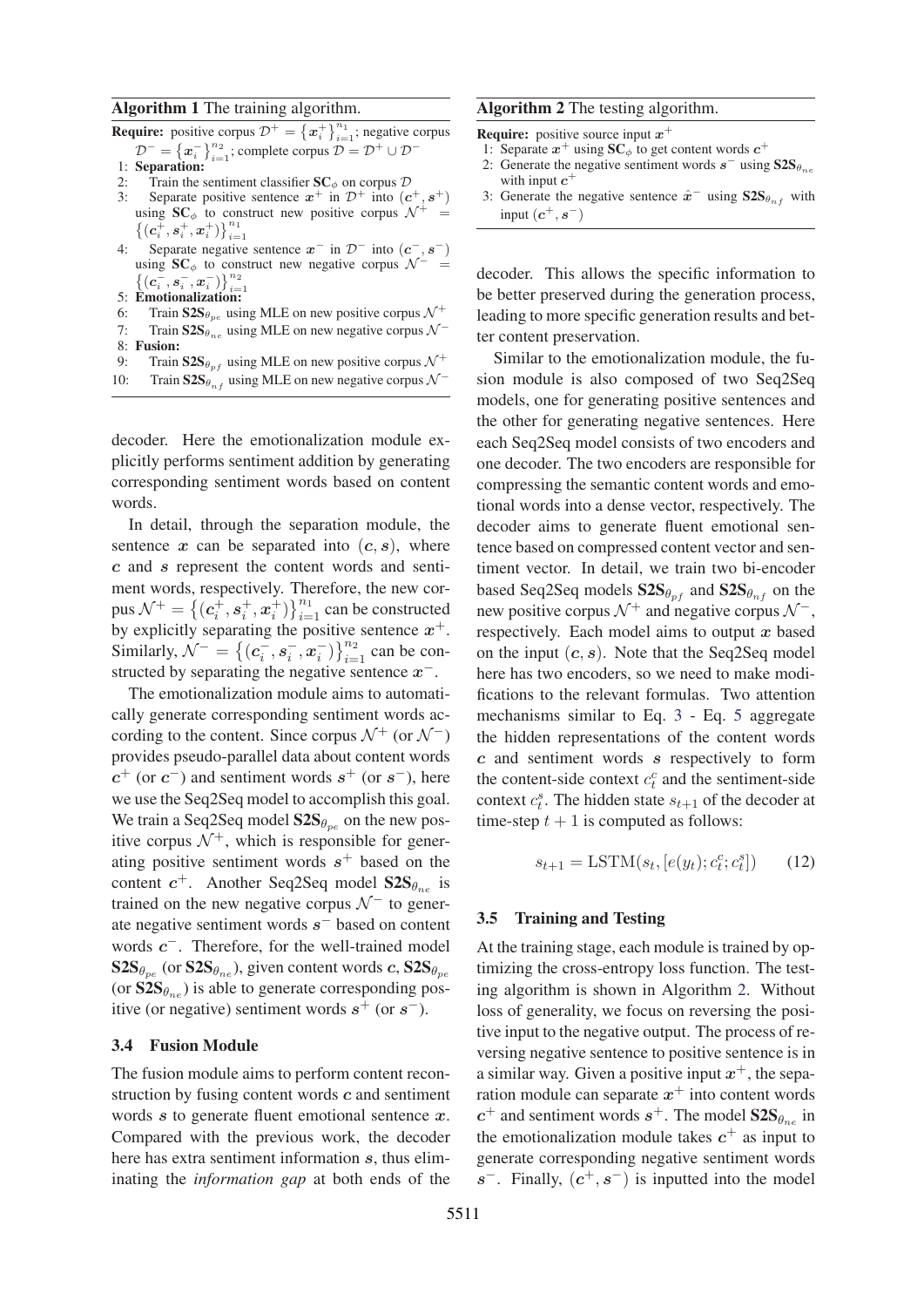| <b>Dataset</b> | <b>Training</b> | <b>Validation</b> | <b>Test</b> |
|----------------|-----------------|-------------------|-------------|
| Yelp           | 580K            | 15K               | 4Κ          |
| Amazon         | 230K            | 10K               | 2K          |

Table 3: The statistics of two datasets.

 $S2S_{\theta_{n}f}$  in the fusion module to generate a fluent negative sentence *<sup>x</sup>*ˆ−.

### 4 Experiments

In this section, we first introduce the datasets, evaluation metrics, experimental details, and all compared baselines.

### 4.1 Datasets

We conduct experiments on two datasets, Yelp<sup>4</sup> and Amazon<sup>5</sup> (He and McAuley, 2016). Both datasets are composed of a large number of reviews. Following previous work (Shen et al., 2017), reviews with scores below 3 are labeled as negative, and reviews with scores above 3 are labeled as positive. The reviews which exceed 20 words or less than 5 words are further filtered out. In addition, we train the sentiment classifier (Kim, 2014) to filter samples with the category confidence below 0.8. We divide each dataset into training, validation and test sets. The statistics of the two processed datasets is shown in Table 3.

### 4.2 Evaluation Metrics

In this paper, we adopt two evaluation methods: automatic evaluation and human evaluation.

# 4.2.1 Automatic Evaluation

Following previous work (Xu et al., 2018; Shen et al., 2017), we perform automatic evaluation in terms of sentiment transformation and content preservation.

• ACC: We pre-train a sentiment classifier, which is implemented as CNN (Kim, 2014) structure, to evaluate whether the sentiment of the generated text matches the target sentiment. The pre-trained sentiment classifier achieves the accuracy of 87% and 89% on Yelp and Amazon datasets, respectively. The higher ACC value indicates better sentiment transformation.

|                              |                             | Yelp                         |                             | Amazon                       |
|------------------------------|-----------------------------|------------------------------|-----------------------------|------------------------------|
| <b>Module</b>                | <b>LSTM</b><br>Laver        | <b>Hidden</b><br><b>Size</b> | <b>LSTM</b><br>Laver        | <b>Hidden</b><br><b>Size</b> |
| $\mathbf{SC}_{\phi}$         | $\mathcal{D}_{\mathcal{A}}$ | 512                          | $\mathcal{D}_{\mathcal{L}}$ | 256                          |
| $S2S_{\theta_{pe}}$          | (2, 3)                      | (256, 512)                   | (2, 2)                      | (256, 512)                   |
| $\mathbf{S2S}_{\theta_{ne}}$ | (2, 2)                      | (256, 512)                   | (1, 2)                      | (128, 256)                   |
| $S2S_{\theta_{pf}}$          | (2, 3)                      | (256, 512)                   | (2, 2)                      | (256, 512)                   |
| $S2S_{\theta_{nf}}$          | (2, 2)                      | (256, 512)                   | (1, 2)                      | (128, 256)                   |

Table 4: Main hyper-parameters. For the LSTM layer and hidden size, we use  $(\cdot, \cdot)$  to represent the hyperparameter of the encoder and decoder, respectively.

- BLEU: We use the BLEU score (Papineni et al., 2002) between the transferred sentence and the source sentence to evaluate content preservation. The higher BLEU score indicates better content preservation.
- G-Score: In order to evaluate the overall performance of different systems, following Xu et al. (2018), we compute the geometric mean (G-score) of ACC value and BLEU score as an overall evaluation metric.

### 4.2.2 Human Evaluation

In order to evaluate the quality of generated sentences more accurately, we also perform human evaluation. Each item contains the source input, transfer direction, and the transferred sentences generated by different models. Then 200 items are distributed to 3 annotators with the linguistic background. The annotators are required to score the generated sentences from 1 to 5 based on the source input and transfer direction in terms of three criteria: sentiment, content, and overall performance. Sentiment represents whether the generated text matches the target sentiment. Content evaluates the content preservation degree. For each dataset and each metric, the average Pearson correlation coefficient of the scores given by three annotators is greater than 0.65, which indicates that the human scores are highly consistent.

### 4.3 Baselines

We compare our proposed approach with the following competitive systems:

• Cross-Aligned Auto-Encoder (CAAE) is proposed by Shen et al. (2017). They propose to use the refined alignment of latent representations in hidden layers to perform sentiment modification.

<sup>4</sup> https://www.yelp.com/dataset/ challenge

<sup>5</sup> https://www.amazon.com/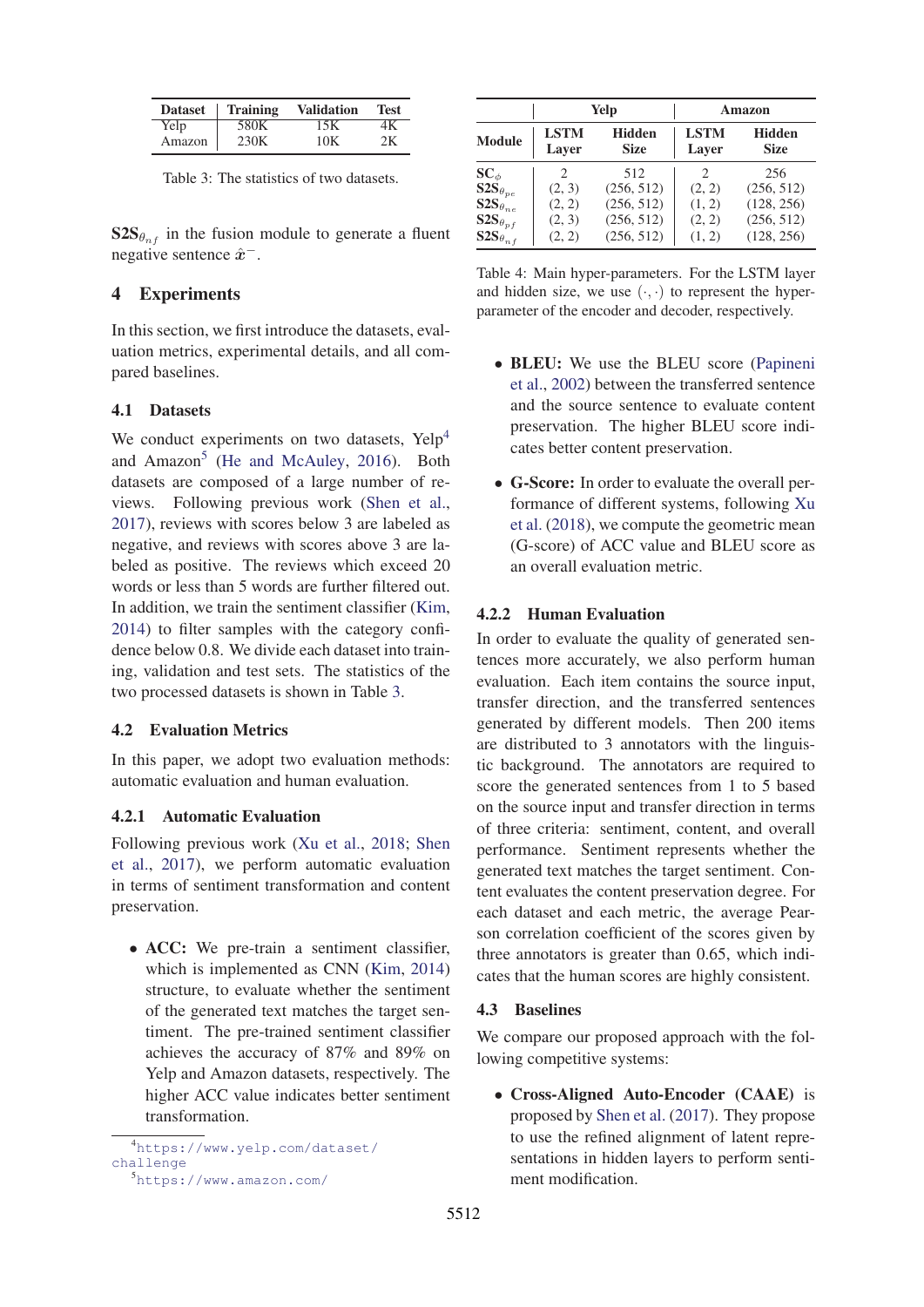| Yelp                       | ACC        | <b>BLEU</b> | <b>G-Score</b> |
|----------------------------|------------|-------------|----------------|
| CAAE (Shen et al., 2017)   | 50.20      | 1.35        | 8.23           |
| MDAE (Fu et al., 2018)     | 81.30      | 3.27        | 16.30          |
| SEAE (Fu et al., 2018)     | 42.25      | 19.18       | 28.47          |
| BT (Tsvetkov et al., 2018) | 61.45      | 2.56        | 12.54          |
| CRL (Xu et al., 2018)      | 73.70      | 35.62       | 51.24          |
| Proposed Method            | 68.65      | 47.42       | 57.06          |
|                            |            |             |                |
| Amazon                     | <b>ACC</b> | <b>BLEU</b> | <b>G-Score</b> |
| CAAE (Shen et al., 2017)   | 51.75      | 2.17        | 10.60          |
| MDAE (Fu et al., 2018)     | 67.85      | 4.54        | 17.55          |
| SEAE (Fu et al., 2018)     | 47.50      | 28.79       | 36.98          |
| BT (Tsvetkov et al., 2018) | 53.75      | 3.73        | 14.16          |
| CRL (Xu et al., 2018)      | 65.20      | 22.66       | 38.44          |

Table 5: Automatic evaluations of our method and baselines, from which we can see that our approach achieves the best overall performance on both datasets.

- Multi-Decoder Auto-Encoder (MDAE) is proposed by Fu et al. (2018). They use a separate decoder for each sentiment to generate transferred sentences based on the extracted content vectors.
- Style-Embedding Auto-Encoder (SEAE) is also proposed by Fu et al. (2018). Each sentiment has a unique embedding, which is used to control the sentiment transfer direction of the decoder.
- Back-Translation (BT) (Tsvetkov et al., 2018) focuses on learning a latent representation of the input by means of language translation model and further perform generation.
- Cycled Reinforcement Learning (CRL) is proposed by Xu et al. (2018). They use a cycled reinforcement learning model to explicitly extract content to further generate transferred sentences.

## 4.4 Experiment Settings

For both datasets, the vocabulary size is 30,000 and out-of-vocabulary words are replaced with unk. We train *word2vec* (Mikolov et al., 2013) on an English Wikipedia corpus dump to get 300 dimensional word embeddings. The batch size is 64 and the hyper-parameters of each module on two datasets are shown in Table 4. For each module, we use the Adam (Kingma and Ba, 2014) optimizer and the initial learning rate is 0.0003. Besides, we make use of the dropout method (Srivastava et al., 2014) to avoid over-fitting and clip the

| Yelp                       | Sentiment Content Overall |      |      |
|----------------------------|---------------------------|------|------|
| CAAE (Shen et al., 2017)   | 3.48                      | 1.87 | 2.03 |
| MDAE (Fu et al., 2018)     | 3.56                      | 2.07 | 3.11 |
| SEAE (Fu et al., 2018)     | 2.67                      | 2.71 | 3.26 |
| BT (Tsvetkov et al., 2018) | 1.81                      | 3.14 | 2.52 |
| CRL (Xu et al., 2018)      | 3.64                      | 3.03 | 3.89 |
| Proposed Method            | 3.31                      | 4.21 | 4.09 |
|                            |                           |      |      |
| Amazon                     | Sentiment Content Overall |      |      |
| CAAE (Shen et al., 2017)   | 3.37                      | 2.74 | 2.72 |
| MDAE (Fu et al., 2018)     | 3.31                      | 2.89 | 2.58 |
| SEAE (Fu et al., 2018)     | 2.82                      | 3.05 | 3.13 |
| BT (Tsvetkov et al., 2018) | 2.04                      | 2.58 | 2.94 |
| CRL (Xu et al., 2018)      | 3.68                      | 3.21 | 3.06 |

Table 6: Human evaluations of different systems, showing that our approach outperforms the baselines by a large margin, especially in content preservation.

gradients (Pascanu et al., 2013) to the maximum norm of 10. During training, we train the model for a fixed number of epochs and monitor its performance on the validation set after 100 updates. Once the training is finished, we select the model with the best G-score on the validation set as our final model and evaluate its performance on the test set.

### 5 Results and Discussion

In this section, we report the experimental results. Besides, further analysis is also provided.

#### 5.1 Experimental Results

The automatic evaluation results on two datasets are shown in Table 5. Results show that our approach achieves the best overall performance. For instance, our model achieves 11% and 38% relative improvement of G-score over the best baseline on the two datasets, respectively. This shows that our approach can further reconcile sentiment transformation and content preservation. We also note that our method achieves particularly high BLEU scores, indicating that the proposed method can enhance the specificity of the generated text, leading to better content preservation.

The human evaluation results are shown in Table 6, from which we can draw similar conclusions. It is obvious that our approach can outperform the baselines by a large margin, especially in terms of content preservation. The reason is that there is no *information gap* at both ends of our decoder when generating sentiment-transferred sen-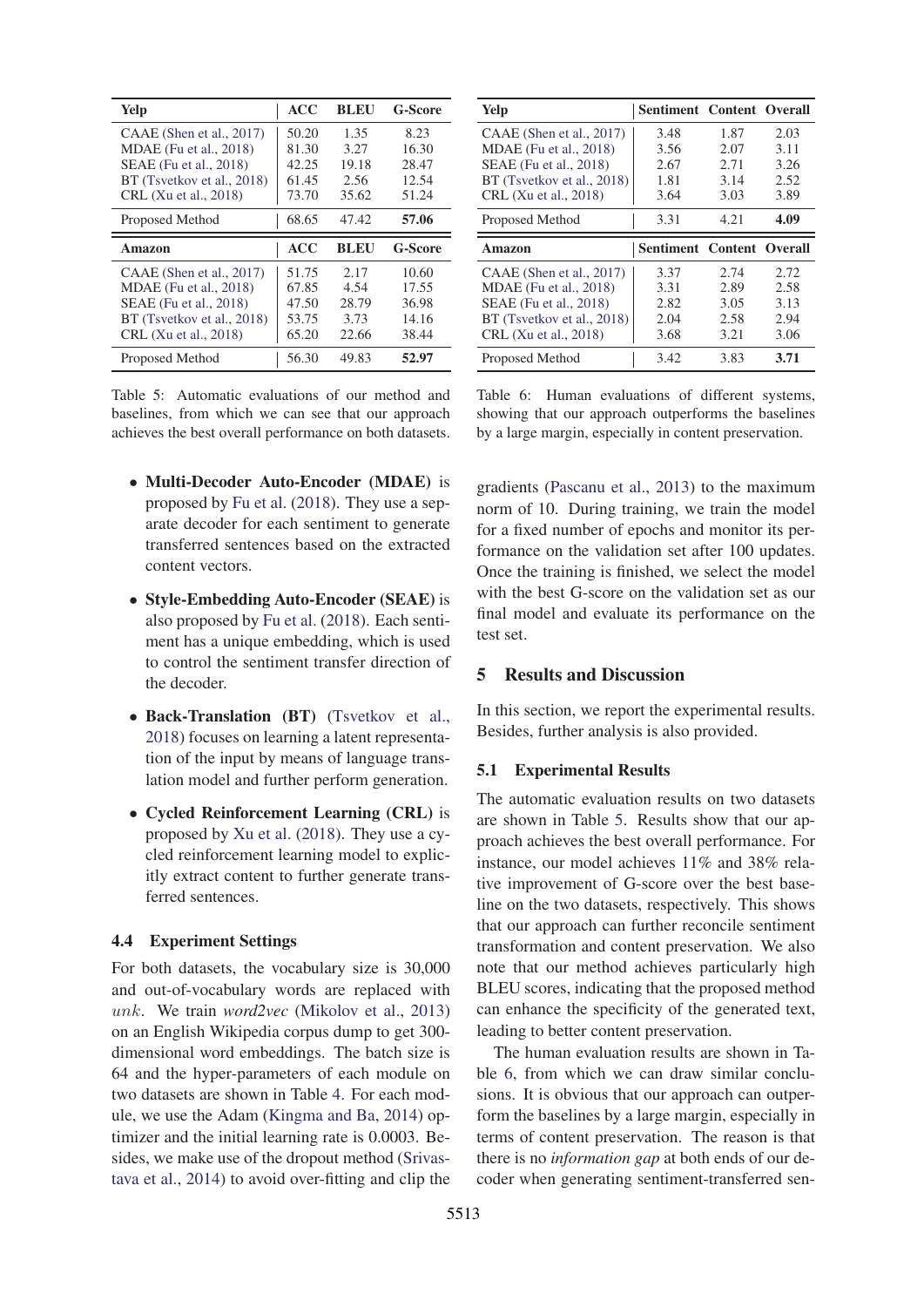

Figure 2: The recall scores of specific information (e.g. proper nouns) on different systems.

tences, which relieves the burden on the decoder. Therefore, more specific information is preserved.

### 5.2 Effectiveness of Enhancing Specificity

The analysis in Section 5.1 has shown that our approach can achieve excellent content preservation, which shows that the proposed model can generate text containing more specific information to some extent. To further verify this conclusion, we manually select test samples containing specific information (e.g. proper nouns) and then calculate the recall scores of this specific information on different systems. Figure 2 shows the related results, from which we can see that our approach achieves the highest recall score. This further illustrates that our approach can effectively improve the specificity of the generated text.

## 5.3 Ablation Study

We conduct an ablation study to verify the effectiveness of the emotionalization module. The results are shown in Table 7, illustrating that the removal of the emotionalization module leads to an obvious reduction in model performance. Compared to the ablated version, the full model achieves improvements of 11.14% and 9.87% Gscore on two datasets, respectively. Besides, both sentiment transformation and content preservation can be improved with the emotionalization module. The emotionalization module can automatically generate corresponding sentiment words based on the extracted content, which eliminates *information gap* and relieves the burden of the decoder, leading to better model performance.

### 5.4 Case Study

Table 8 shows several examples of the testing process for our approach, which intuitively reflects

| Yelp                           | <b>ACC</b>     | <b>BLEU</b>    | <b>G-score</b> |
|--------------------------------|----------------|----------------|----------------|
| Full model<br>$w$ / $\circ$ EM | 68.65<br>52.40 | 47.42<br>40.24 | 57.06<br>45.92 |
|                                |                |                |                |
| Amazon                         | <b>ACC</b>     | <b>BLEU</b>    | <b>G-score</b> |

Table 7: Ablation study. "EM" denote the emotionalization module.

| <b>Input:</b> The worst and unprofessional company.      |
|----------------------------------------------------------|
| <b>Separation:</b> The worst and unprofessional company. |
| <b>Emotionalization:</b> Exceeded my expectations        |
| Fusion: The company exceeded my expectations.            |
| <b>Input:</b> Staff is awesome and always friendly.      |
| <b>Separation:</b> Staff is awesome and always friendly. |
| <b>Emotionalization:</b> So rude unprofessional          |
| <b>Fusion:</b> So rude and unprofessional staff.         |

Table 8: Outputs of different modules of our method. The underlined words are sentiment words recognized by separation module.

the function of each module. Given an input, the separation module can separate sentiment words from content words. For instance, the separation module successfully identifies the sentiment words "*worst and unprofessional*" in the first example. Then, the emotionalization module is able to generate corresponding target sentiment expression "*exceeded my expectations*" based on the given content words "*the company*". Beyond that, the fusion module can fuse content words and target sentiment expression to further generate a fluent sentiment-transferred sentence "*the company exceeded my expectations*".

Table 9 presents several outputs of different systems on the Yelp dataset. The baselines tend to generate outputs lacking specific information, resulting in poor content preservation. For instance, all baselines miss proper noun "*wendys*" in the first example. In contrast, our approach increases the specificity of the output, leading to better content preservation. Our method not only performs sentiment addition and content reconstruction independently, but also eliminates the *information gap*. This eases the burden of the decoder, allowing more specific information to be preserved.

#### 5.5 Error Analysis

Although our approach outperforms the baselines by a large margin, we still observe some failed examples. We conduct a detailed analysis and categorize them into two types demonstrated below.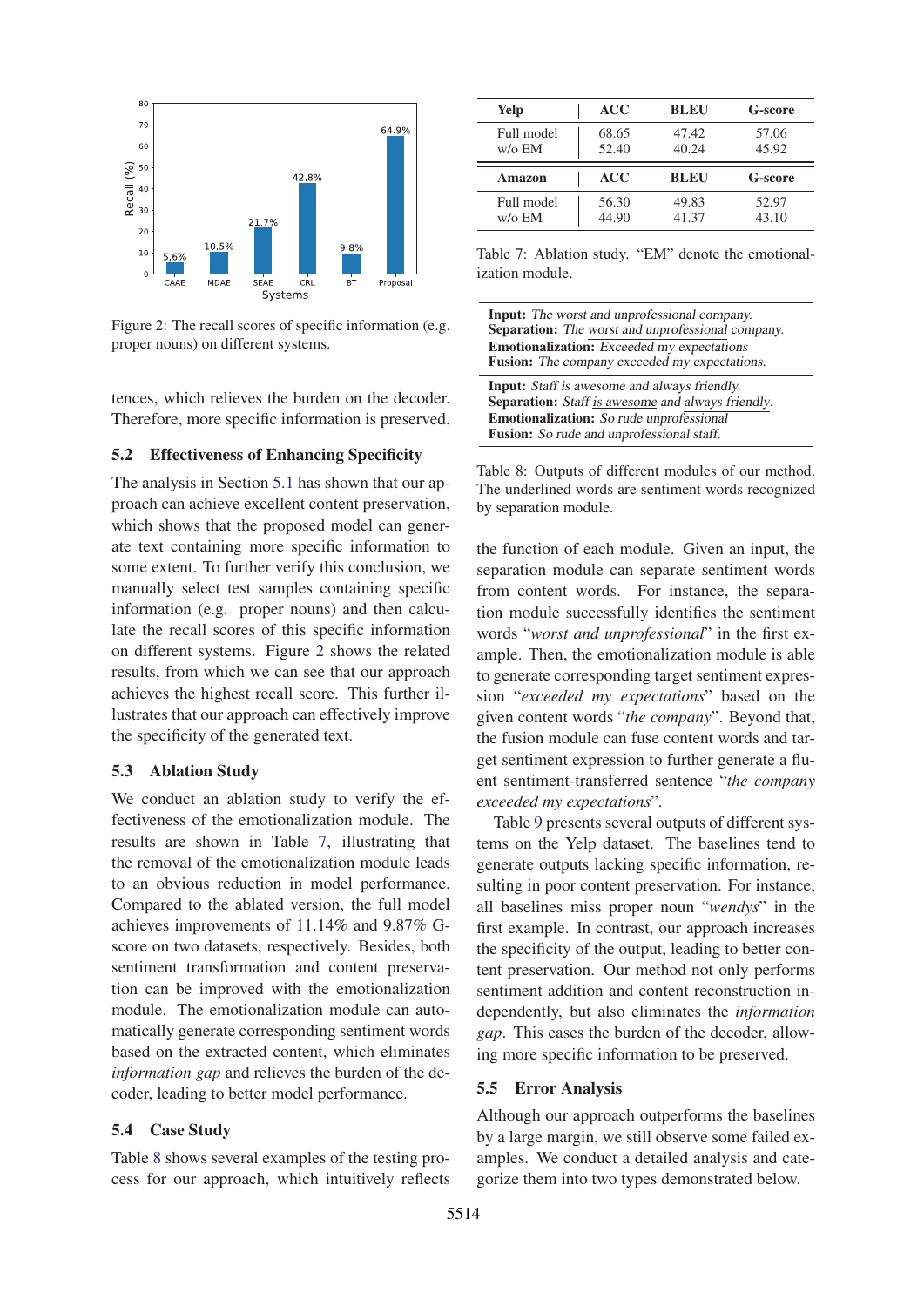| <b>Input:</b> Wendys is my favorite chain, but this location is |
|-----------------------------------------------------------------|
| the worst.                                                      |
| <b>CAAE:</b> Great food and the best food!                      |
| <b>MDAE</b> : Best best <i>i</i> ever visit.                    |
| <b>SEAE:</b> This place had amazing stars!                      |
| <b>CRL:</b> Undoubtedly is my favorite chain.                   |
| <b>Proposal:</b> Wendys is my favorite chain, great location!   |

Input: *Annette* in optical was super helpful! CAAE: I have been to say and i have n't be them. MDAE: Terrible here is not disappointed , it! SEAE: Walked in the service was super well. CRL: Horrible stylist bank was extremely unprofessional. Proposal: *Annette* in optical was rude!

Table 9: Examples generated by different systems on the Yelp dataset. "*Wendys*" and "*Annette*" belong to the specific information contained in the input.

One type of error is the neutral output without any sentiment polarity, such as "*I went to the bar on Friday*". This is because both datasets contain a large number of neutral reviews, which can be viewed as noises. Since these neutral reviews are also labeled as positive or negative, the separation module may incorrectly identify some content words as sentiment words. Training samples lacking sentiment information make the emotionalization module unable to generate sentiment words, leading to the neutral output.

The other type of error is the output that contains the original sentiment, which can be attributed to the failure of the separation of content and sentiment. Such failure usually occurs when the input contains sentiment words that are unseen in the training data, or the sentiment is implicitly expressed. The separation module may not recognize these unseen or obscure sentiment words, causing that the extracted content still contains original sentiment information. This content is further inputted to the emotionalization module, causing the output to contain original sentiment.

### 6 Related Work

This paper is mainly related to the following two series of work.

Unsupervised sentiment modification. One line of research for this task focuses on implicitly separating content from original sentiment. To control the sentiment, Hu et al. (2017) combines VAE and attribute discriminator while Shen et al. (2017) strives to align latent representations in hidden layers. Both Fu et al. (2018) and Yang et al. (2018) adopt adversarial training to ensure the success of separation. Tsvetkov et al. (2018) strives to obtain style-independent content representations through additional translation models. However, this implicit separation tends to result in poor content preservation since content and sentiment are entangled in an uninterpretable way. Different from this line of work, we adopt explicit separation of content and sentiment via self-attention, which achieves better content preservation. Another line strives to explicitly separate content and sentiment at the word-level. Li et al. (2018) proposes a retrieval system, which may lead to lowquality outputs. Xu et al. (2018) presents a reinforcement learning (RL) approach to remove sentiment words. However, the training of RL is unstable and sensitive to hyper-parameters. Further, Zhang et al. (2018a) tries to automatically extracts appropriate sentiment information from learned sentiment memories. Different from Zhang et al. (2018a) which extracts entangled sentiment memories from capacity-constrained memory matrices, our work can generate accurate explicit sentiment words flexibly based on specific content, leading to better performance. There also exist some other endeavors which construct pseudo-parallel data by means of back-translation (Sennrich et al., 2015). For instance, Zhang et al. (2018b) and Luo et al. (2019) jointly train two transfer systems via iterative back-translation. Further, Lample et al. (2019) extend this training framework to support multiple attribute control .

Sentiment analysis. Our work is also related to: sentiment analysis (Severyn and Moschitti, 2015; Cambria, 2016; Poria et al., 2017; Lam et al., 2018), sentiment embeddings (Tang et al., 2014; Barnes et al., 2018), and aspect extraction (Poria et al., 2016; He et al., 2017; Pablos et al., 2018).

# 7 Conclusion

In this paper, we propose a simple but effective specificity-driven cascading approach for unsupervised sentiment modification. The proposed approach performs target sentiment addition and content reconstruction independently, so that more specific information is preserved. Extensive experimental results show that our approach outperforms several competitive systems by a large margin. Further analysis demonstrates that the proposed method not only increases the specificity of the generated text, but also further improves content preservation.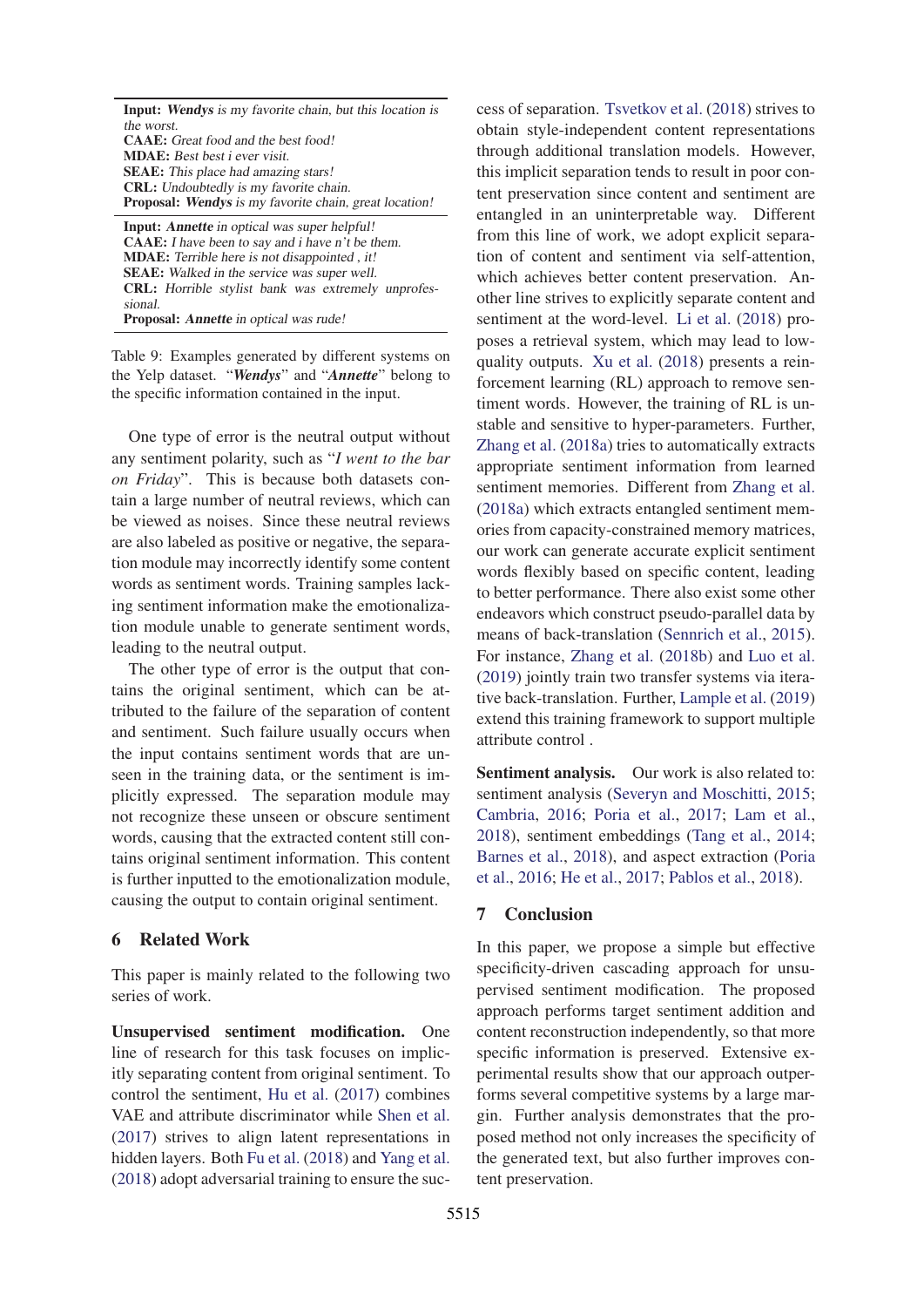### References

- Dzmitry Bahdanau, Kyunghyun Cho, and Yoshua Bengio. 2014. Neural machine translation by jointly learning to align and translate. *arXiv preprint arXiv:1409.0473*.
- Jeremy Barnes, Roman Klinger, and Sabine Schulte im Walde. 2018. Bilingual sentiment embeddings: Joint projection of sentiment across languages. In *ACL*, pages 2483–2493.
- Erik Cambria. 2016. Affective computing and sentiment analysis. *IEEE Intelligent Systems*, 31(2):102– 107.
- Zhenxin Fu, Xiaoye Tan, Nanyun Peng, Dongyan Zhao, and Rui Yan. 2018. Style transfer in text: Exploration and evaluation. In *AAAI*.
- Ruidan He, Wee Sun Lee, Hwee Tou Ng, and Daniel Dahlmeier. 2017. An unsupervised neural attention model for aspect extraction. In *ACL*, pages 388– 397.
- Ruining He and Julian McAuley. 2016. Ups and downs: Modeling the visual evolution of fashion trends with one-class collaborative filtering. In *WWW*, pages 507–517.
- Sepp Hochreiter and Jürgen Schmidhuber. 1997. Long short-term memory. volume 9, pages 1735–1780. MIT Press.
- Zhiting Hu, Zichao Yang, Xiaodan Liang, Ruslan Salakhutdinov, and Eric P. Xing. 2017. Toward controlled generation of text. In *ICML*, pages 1587– 1596.
- Yoon Kim. 2014. Convolutional neural networks for sentence classification. In *EMNLP*, pages 1746– 1751.
- Diederik P Kingma and Jimmy Ba. 2014. Adam: A method for stochastic optimization. *arXiv preprint arXiv:1412.6980*.
- Wai Lam, Xin Li, Bei Shi, and Lidong Bing. 2018. Transformation networks for target-oriented sentiment classification. In *ACL*, pages 946–956.
- Guillaume Lample, Sandeep Subramanian, Eric Smith, Ludovic Denoyer, Marc'Aurelio Ranzato, and Y-Lan Boureau. 2019. Multiple-attribute text rewriting. In *ICLR*.
- Juncen Li, Robin Jia, He He, and Percy Liang. 2018. Delete, retrieve, generate: a simple approach to sentiment and style transfer. In *NAACL-HLT*, pages 1865–1874.
- Fuli Luo, Peng Li, Jie Zhou, Pengcheng Yang, Baobao Chang, Zhifang Sui, and Xu Sun. 2019. A dual reinforcement learning framework for unsupervised text style transfer. *arXiv preprint arXiv:1905.10060*.
- Tomas Mikolov, Ilya Sutskever, Kai Chen, Gregory S. Corrado, and Jeffrey Dean. 2013. Distributed representations of words and phrases and their compositionality. In *NIPS*, pages 3111–3119.
- Aitor García Pablos, Montse Cuadros, and German Rigau. 2018. W2VLDA: almost unsupervised system for aspect based sentiment analysis. *Expert Syst. Appl.*, 91:127–137.
- Kishore Papineni, Salim Roukos, Todd Ward, and Wei-Jing Zhu. 2002. Bleu: a method for automatic evaluation of machine translation. In *ACL*, pages 311– 318.
- Razvan Pascanu, Tomas Mikolov, and Yoshua Bengio. 2013. On the difficulty of training recurrent neural networks. In *ICML*, pages 1310–1318.
- Soujanya Poria, Erik Cambria, and Alexander F. Gelbukh. 2016. Aspect extraction for opinion mining with a deep convolutional neural network. *Knowl.- Based Syst.*, 108:42–49.
- Soujanya Poria, Haiyun Peng, Amir Hussain, Newton Howard, and Erik Cambria. 2017. Ensemble application of convolutional neural networks and multiple kernel learning for multimodal sentiment analysis. *Neurocomputing*, 261:217–230.
- Cícero Nogueira dos Santos, Igor Melnyk, and Inkit Padhi. 2018. Fighting offensive language on social media with unsupervised text style transfer. In *ACL*, pages 189–194.
- Rico Sennrich, Barry Haddow, and Alexandra Birch. 2015. Improving neural machine translation models with monolingual data. *arXiv preprint arXiv:1511.06709*.
- Aliaksei Severyn and Alessandro Moschitti. 2015. Twitter sentiment analysis with deep convolutional neural networks. In *SIGIR*, pages 959–962.
- Tianxiao Shen, Tao Lei, Regina Barzilay, and Tommi S. Jaakkola. 2017. Style transfer from non-parallel text by cross-alignment. In *NIPS*, pages 6833–6844.
- Nitish Srivastava, Geoffrey E. Hinton, Alex Krizhevsky, Ilya Sutskever, and Ruslan Salakhutdinov. 2014. Dropout: a simple way to prevent neural networks from overfitting. *Journal of Machine Learning Research*, 15(1):1929–1958.
- Ilya Sutskever, Oriol Vinyals, and Quoc V. Le. 2014. Sequence to sequence learning with neural networks. In *NIPS*, pages 3104–3112.
- Duyu Tang, Furu Wei, Nan Yang, Ming Zhou, Ting Liu, and Bing Qin. 2014. Learning sentimentspecific word embedding for twitter sentiment classification. In *ACL*, pages 1555–1565.
- Yulia Tsvetkov, Alan W. Black, Ruslan Salakhutdinov, and Shrimai Prabhumoye. 2018. Style transfer through back-translation. In *ACL*, pages 866–876.